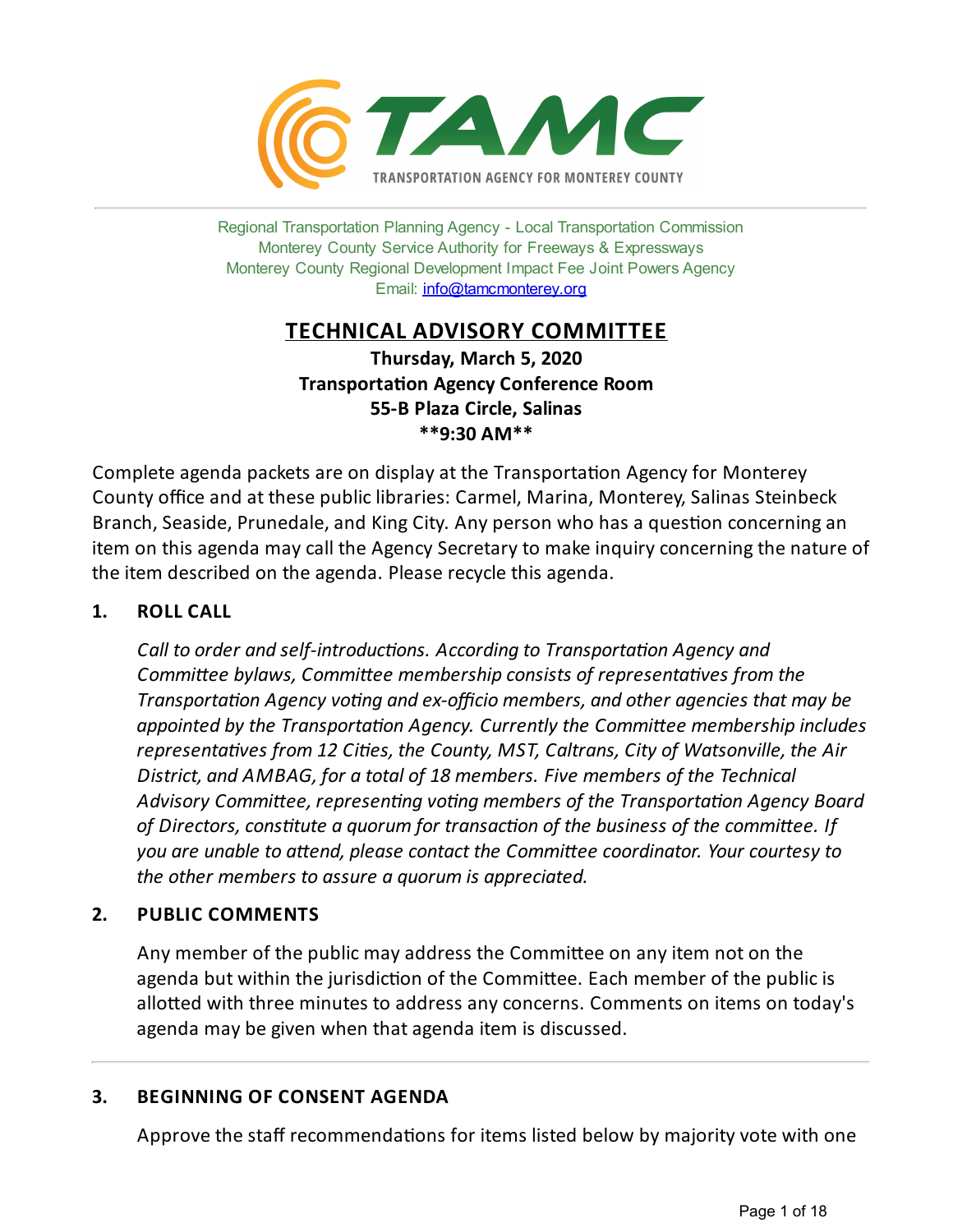motion. Any member may pull an item off the Consent Agenda to be moved to the end of the **CONSENT AGENDA** for discussion and action.

**3.1 APPROVE** the draft Technical Advisory Committee Minutes for February 6, 2020.

**- Zeller**

## **END OF CONSENT AGENDA**

**4. RECEIVE** update on 2022 Regional Transportation Plan's development and process for updating jurisdictional project lists.

**- Jacobsen**

*Agencystaff is developing the project lists for the 2022 Regional Transportaon Plan. Staff will outline the process for jurisdictions to review their projects from the* **2018** Regional Transportation Plan and provide updated information for the 2022 *Plan.*

**5. RECEIVE** update on the Zero Fatalities Task Force report published by the California State Transportation Agency.

**- Deal/Jacobsen**

*The Zero Traffic Fatalies Task Force published its report in January 2020. Findings recommend a changein how speed limits areset and regulated. Staff will present the findings of the task force report.* 

**6. RECEIVE** Presentation on Permazyme sub-grade treatment for road rehabilitation projects.

**- Deal**

## **7. ANNOUNCEMENTS**

**8. ADJOURN**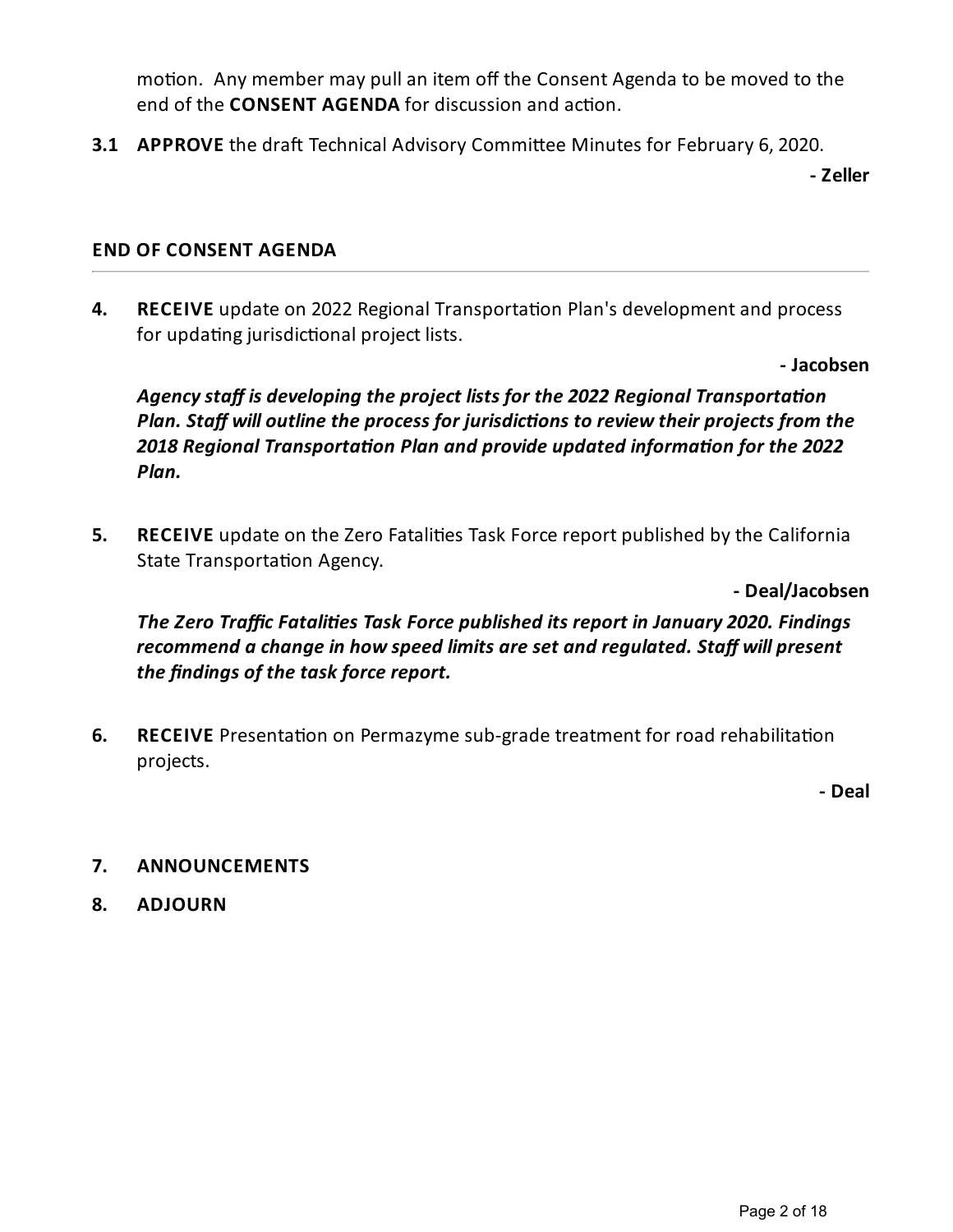## **Next Committee meeting will be on Thursday, April 2, 2020 at 9:30 a.m. TAMC Conference Room 55-B Plaza Circle, Salinas**

**REMINDER:** If you have any items for the next Committee Agenda, please submit them to: Transportation Agency for Monterey County; Attn: Rich Deal; 55-B Plaza Circle, Salinas, CA 93901, **email:** [rich@tamcmonterey.org](mailto:rich@tamcmonterey.org)

The Committee Agenda will be prepared by Agency staff and will close at noon nine (9) working days before the regular meeting. Any member may request in writing an item to appear on the agenda. The request shall be made by the agenda deadline and any supporting papers must be furnished by that time or be readily available.

Documents relating to an item on the open session that are distributed to the Committee less than 72 hours prior to the meeting shall be available for public inspection at the office of the Transportation Agency for Monterey County, 55-B Plaza Circle, Salinas, CA. Documents distributed to the Committee at the meeting by staff will be available at the meeting; documents distributed to the Committee by members of the public shall be made available after the meeting.

> **Transportation Agency for Monterey County 55-B Plaza Circle, Salinas, CA 93901-2902 Mondaythru Friday 8:00 a.m. - 5:00 p.m. TEL: 831-775-0903 FAX: 831-775-0897**

*If requested, the agenda shall be made availablein appropriate alternaveformats to persons with a disability, as required bySecon 202 of the Americans with Disabilies Act of 1990 (42 USC Sec. 12132), and thefederal rules and regulaons adopted in implementation thereof. Individuals requesting a disability-related modification or accommodaon, including auxiliary aids or services, maycontact Transportaon Agency at 831-775-0903. Auxiliary aids or services include wheelchair accessiblefacilies, sign languageinterpreters, Spanish Languageinterpreters and printed materials, and printed materials in large print, Braille or on disk. Theserequests may be made by a person with a disability who requires a modificaon or accommodaon in order to parcipatein the public meeng, and should be made at least 72 hours beforethe meeng. All reasonable efforts* will be made to accommodate the request.

**CORRESPONDENCE, MEDIA CLIPPINGS, and REPORTS - No items this month**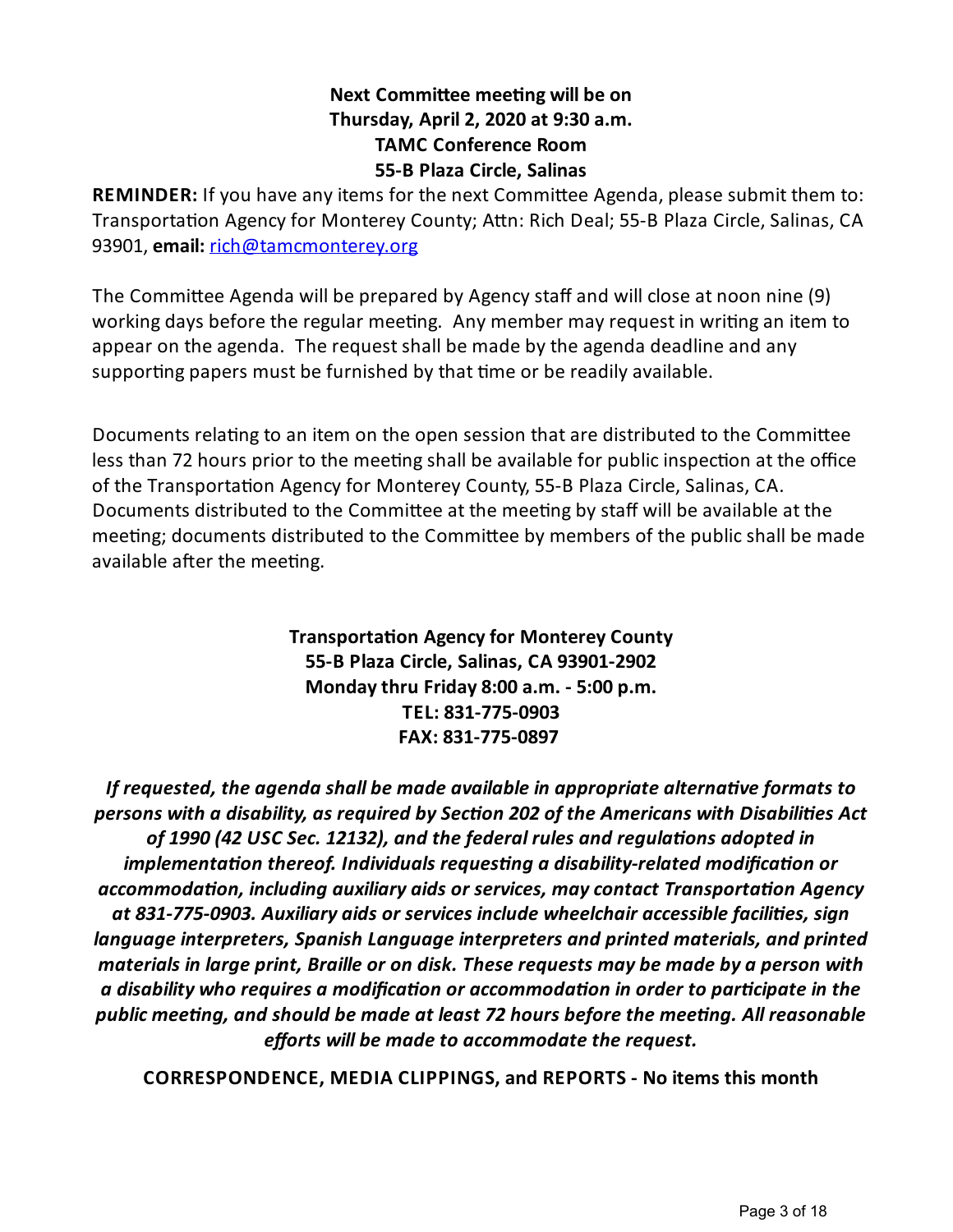

# *Memorandum*

| Subject:             | Draft Technical Advisory Committee Minutes - February 6, 2020 |
|----------------------|---------------------------------------------------------------|
| <b>Meeting Date:</b> | March 5, 2020                                                 |
| From:                | Michael Zeller, Principal Transportation Planner              |
| To:                  | <b>Technical Advisory Committee</b>                           |

#### **RECOMMENDED ACTION:**

APPROVE the draft Technical Advisory Committee Minutes for February 6, 2020.

ATTACHMENTS:

DRAFT TAC Minutes February 6, 2020  $\mathbf{D}$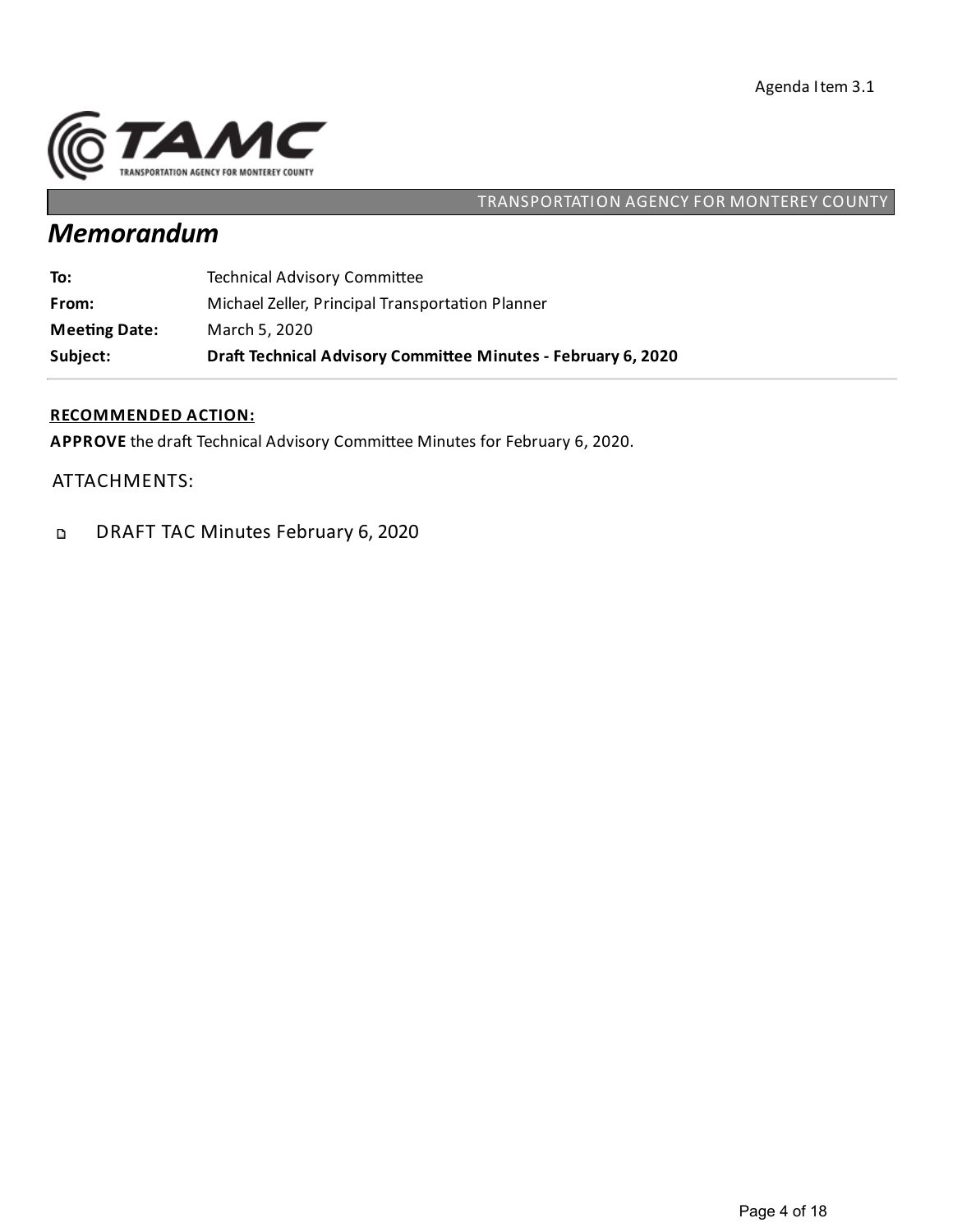#### **TECHNICAL ADVISORY COMMITTEE MINUTES**

## **Meeting Held At Transportation Agency for Monterey County Conference Room 55-B Plaza Circle, Salinas**

| <b>COMMITTEE MEMBERS</b>                          | <b>FEB</b><br>19 | <b>MAR</b><br>19 | <b>APR</b><br>19 | <b>MAY</b><br>19 | <b>JUN</b><br>19 | <b>AUG</b><br>19 | <b>SEP</b><br>19 | <b>OCT</b><br>19 | <b>NOV</b><br>19 | <b>JAN</b><br>20 | <b>FEB</b><br>20 |
|---------------------------------------------------|------------------|------------------|------------------|------------------|------------------|------------------|------------------|------------------|------------------|------------------|------------------|
| R. Harary, Carmel-by-the-Sea<br>(S. Friedrichsen) | $\mathsf{P}$     | $\mathsf{P}$     | P                | $\epsilon$       | P                | $\epsilon$       | P                |                  | P                |                  | P                |
| D. Pick, Del Rey Oaks                             |                  |                  |                  | A                |                  | $\boldsymbol{A}$ |                  |                  | P                |                  |                  |
| P. Dobbins Gonzales<br>(M. Sundt)                 | $\mathsf{P}$     |                  | P(A)             | N                | P                | $\boldsymbol{N}$ | P/A              | P                |                  | P                |                  |
| D. Pike, Greenfield                               | P(A)             |                  |                  | $\epsilon$       |                  | $\mathcal{C}$    |                  |                  |                  |                  | P                |
| O. Hurtado, King City, Vice Chair<br>(S. Adams)   | P                | $\mathsf{P}$     |                  | E                | P                | E                | P                | P                | P                | P                | P                |
| B. McMinn, Marina<br>(E. Delos Santos)            | P                | ${\sf P}$        | P                | L                | P                | L                | P                | P                | P                |                  | P                |
| A. Renny, Monterey<br>(F. Roveri)                 | P(A)             | P(A)             | P                | L                | P(A)             | L                |                  | P                | P(A)             | P                | P                |
| D. Gho, Pacific Grove<br>(M. Brodeur)             | $\mathsf{P}$     | $\mathsf{P}$     | P                | Ε                | P(A)             | Ε                |                  | P                | P                | P                | $\mathsf{P}$     |
| A. Easterling, Salinas, Chair<br>(J. Serrano)     | P                | ${\sf P}$        | P                | D                | P                | D                | P                | P                | P                | P                | P                |
| L. Gomez, Sand City<br>(F. Meuer)                 | P(A)             | $\mathsf{P}$     | P                |                  | P                |                  | P                | P                | P                |                  | P(A)             |
| S. Ottmeyer, Seaside<br>(L. Llantero)             | P(A)             |                  | P                |                  |                  |                  |                  | P                | P                | P                | ${\sf P}$        |
| D. Wilcox, Soledad<br>(B. Slama, E. Waggoner)     |                  |                  |                  |                  |                  |                  |                  |                  |                  |                  |                  |
| E. Saavedra, MCPW<br>(R. Martinez)                | $\mathsf{P}$     | P(A)             | P(A)             |                  |                  |                  | P                | P                | P                | P/A              | P(A)             |
| Vacant, Monterey County Economic<br>Development   |                  |                  |                  |                  |                  |                  |                  |                  |                  |                  |                  |
| H. Adamson, AMBAG<br>(P. Hierling)                | P(A)             | $\sf P$          | P                |                  |                  |                  |                  |                  | P(A)             | P/A              | P(A)             |
| O. Ochoa-Monroy, Caltrans<br>(K. McClendon)       | P(A)             | $\mathsf{P}$     | P                |                  |                  |                  | P                | P                |                  |                  | $\mathsf{P}$     |
| M. McCluney, CSUMB                                |                  |                  |                  |                  |                  |                  |                  |                  |                  |                  |                  |
| A. Romero, MBUAPCD                                |                  |                  |                  |                  |                  |                  |                  |                  |                  |                  |                  |
| P. Said, FORA                                     |                  |                  |                  |                  |                  |                  |                  |                  |                  |                  |                  |
| L. Rheinheimer, MST<br>(M. Overmeyer)             | P(A)             | ${\sf P}$        | P                |                  | P                |                  |                  | P(A)             |                  | P(A)             | P(A)             |

### **DRAFT Minutes of Thursday, February 6, 2020**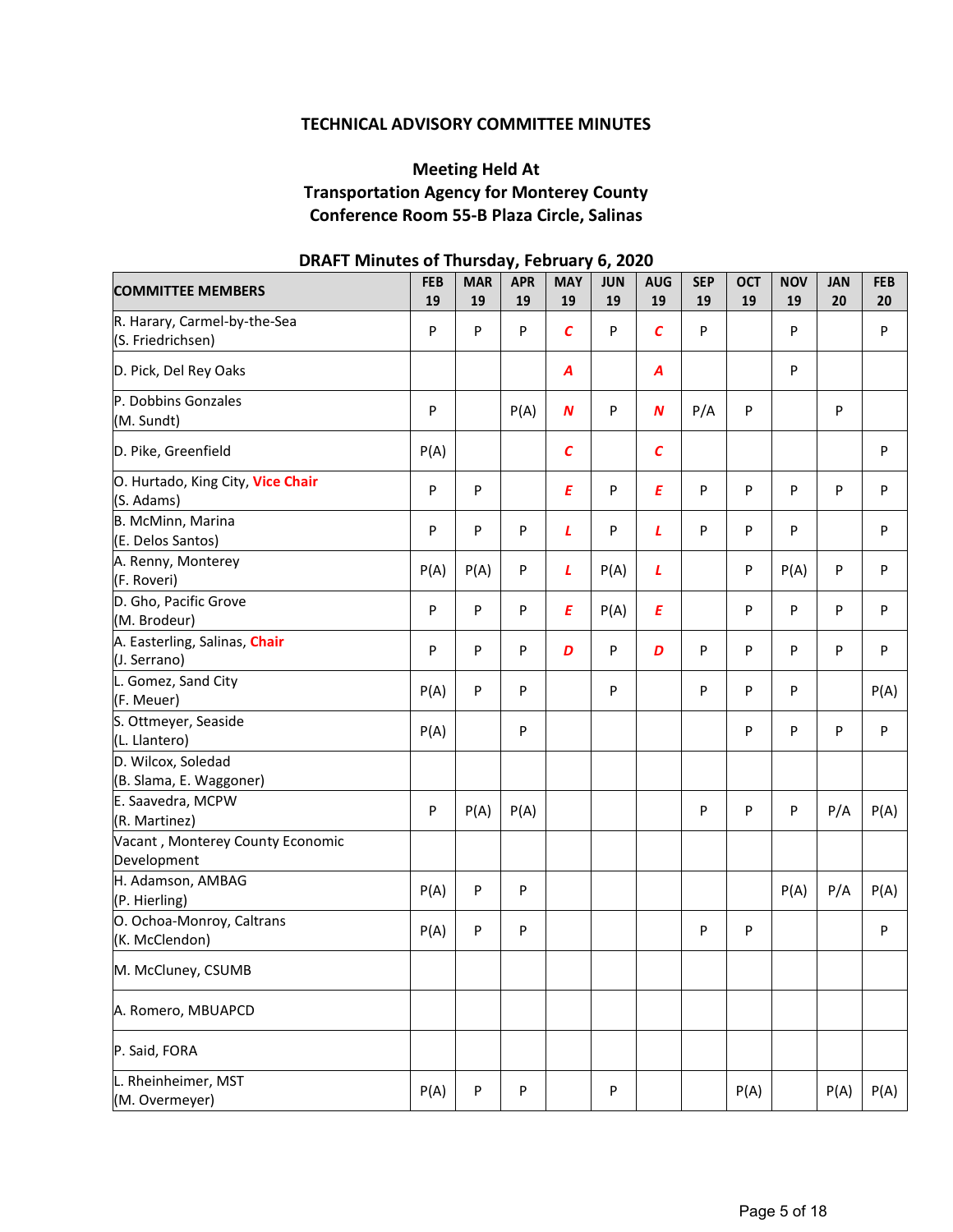|                                         | <b>FEB</b> | <b>MAR</b> | <b>APR</b> | <b>MAY</b> | <b>JUN</b> | <b>AUG</b> | <b>SEP</b> | <b>OCT</b> | <b>NOV</b> | <b>JAN</b> | <b>FEB</b> |
|-----------------------------------------|------------|------------|------------|------------|------------|------------|------------|------------|------------|------------|------------|
| <b>STAFF</b>                            | 19         | 19         | 19         | 19         | 19         | 19         | 19         | 19         | 19         | 20         | 20         |
| D. Hale, Exec. Director                 | P          | P          |            |            |            |            |            | P          | P          | P          |            |
| T. Muck, Dep. Exec. Director            | P          | P          | P          |            | P          |            | P          | P          | P          | P          |            |
| M. Zeller, Principal Transp. Planner    | P          | P          | P          |            | P          |            | P          | P          | P          | P          | P          |
| C. Watson, Principal Transp. Planner    |            |            |            |            |            |            |            |            |            |            |            |
| M. Jacobsen, Transportation Planner     |            |            |            |            |            |            | P          | P          | D          | P          | P          |
| T. Wright, Public Outreach Coordinator  |            |            |            |            | P          |            |            |            |            |            |            |
| R. Deal, Principal Engineer             | P          |            | P          |            | P          |            |            | P          | P          |            | P          |
| A. Green, Senior Transportation Planner |            | P          | P          |            | P          |            |            |            |            | P          |            |
| S. Castillo, Transportation Planner     | P          |            |            |            |            |            |            |            |            | P          |            |
| L. Williamson, Senior Engineer          | P          | P          | P          |            | P          |            |            |            |            | P          | P          |

#### **OTHERS PRESENT:**

Rick Riedl Wallace Group

#### **1. ROLL CALL**

Chair Andrew Easterling, City of Salinas, called the meeting to order at 9:30 am. Introductions were made and a quorum was established.

#### **1.1 ADDITIONS OR CORRECTIONS TO AGENDA**

None.

#### **2. PUBLIC COMMENTS**

None

#### **3. BEGINNING OF CONSENT AGENDA**

#### **M / S / C: Martinez / Hurtado / unanimous**

**Ayes:** Harary, Pike, Hurtado, McMinn, Renny, Gho, Easterling, Martinez **No:** none **Abstain:** Ottmeyer

**3.1 APPROVE** the minutes of the Technical Advisory Committee meeting of January 9, 2020.

#### **END OF CONSENT AGENDA**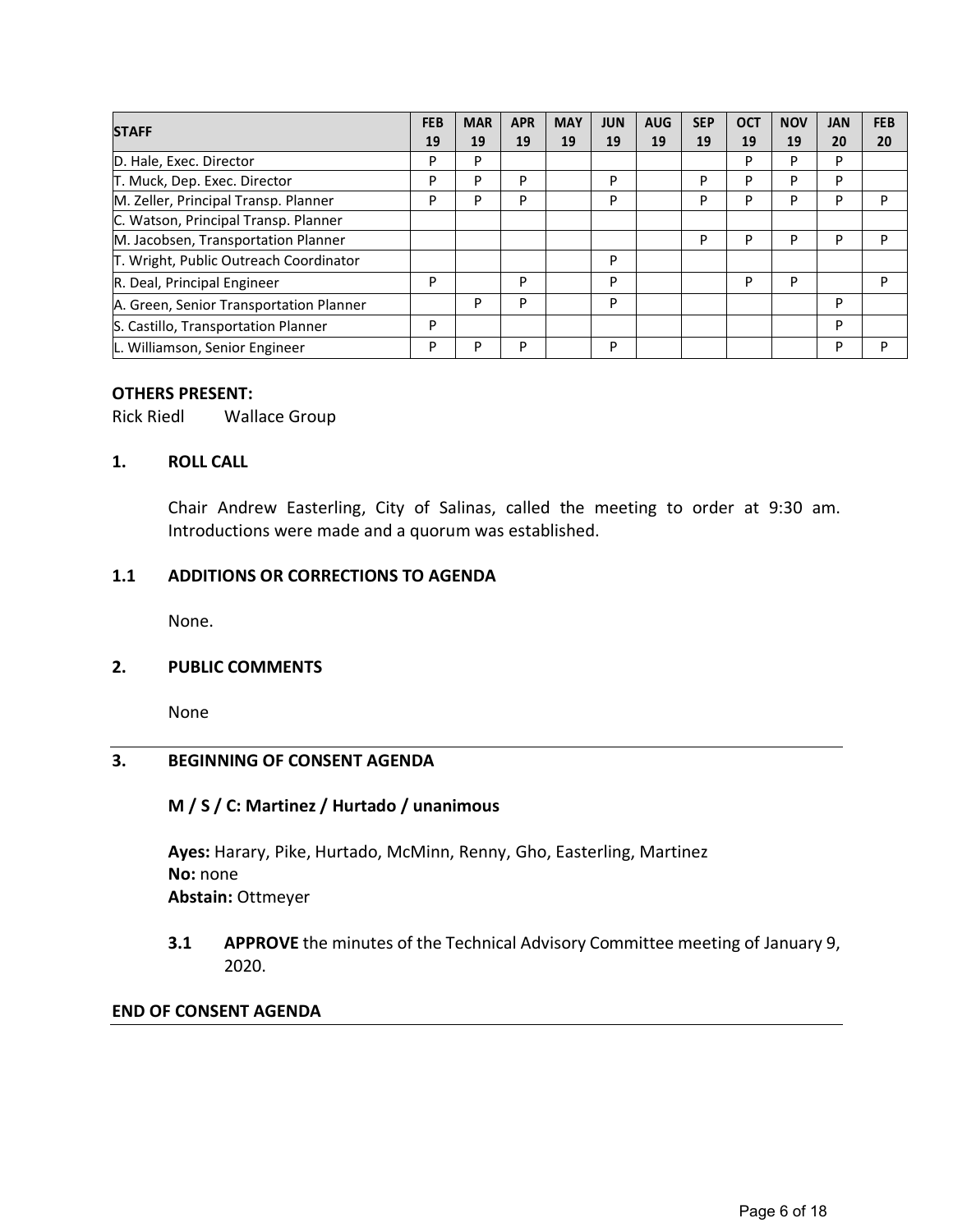#### **4. US BIKE ROUTE 95 THROUGH MONTEREY COUNTY**

Madilyn Jacobsen, Transportation Planner, provided information on the status of US Bicycle Route 95 in Monterey County and in California.

US Bicycle Route 95 is a national bike route that follows the coast of California through the states of Washington and Oregon to the north. In order to designate a US Bicycle Route, each local road owner needs to communicate to Caltrans that they support the route. The Cities of Monterey and Sand City have already expressed their support of the route to Caltrans. Among the 70 local agencies along the route in California, 43 have approved the designation.

Brian McMinn, City of Marina, asked if the Bicycle and Pedestrian Facilities Advisory Committee had weighed in? Ms. Jacobsen responded that it has not yet gone to that committee but staff could present it to them.

Orchid Ochoa-Monroy, Caltrans, asked if the group has usage data. Kerry Irons, Adventure Cycling Association, responded that it's difficult to discern between those traveling long distance and just riding locally.

Robert Harary, City of Carmel, asked if the proposed route bypasses Carmel and instead goes through the County, do I have to get the County's blessing to request realignment? Mr. Irons responded that I can work with you and the County on this issue.

Raul Martinez, County of Monterey, asked about the bike route going through Molera Road, with a potential concern with left turns from Molera on to Highway 1, and if there are any maintenance responsibilities for the route going along farm roads? Mr. Irons responded that there should not be any responsibilities above what a jurisdiction is already required to maintain, and that he can work with the County on the alignment.

#### **5. 2020 COMPETITIVE GRANTS GUIDELINES**

Michael Zeller, Principal Transportation Planner, presented information about the 2020 Regional Surface Transportation Program Competitive Grants program.

The Transportation Agency periodically programs Regional Surface Transportation Program and Transportation Development Act 2% funds to local projects. Transportation Agency staff requested that jurisdictions review and provide feedback on the draft fund estimate, competitive scoring rubric, and schedule.

Andrea Renny, City of Monterey, asked what benefit / cost model should jurisdictions use? Mr. Zeller responded that you can use the same as last cycle (Caltrans Cal B/C) or create your own.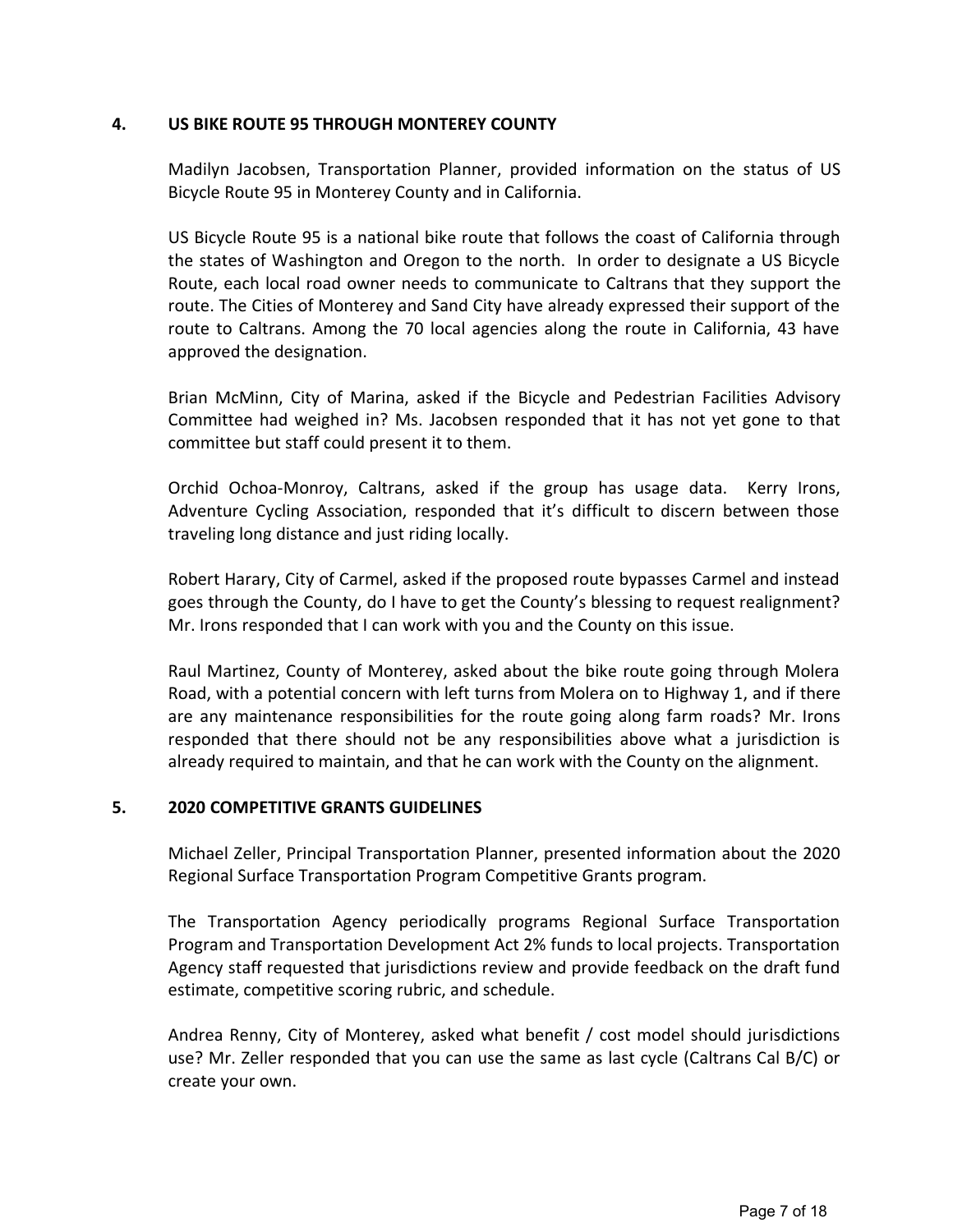Scott Ottmeyer, City of Seaside, provided feedback that the City is considering applying for an Active Transportation Program grant and would like the advanced schedule. The consensus from the remainder of the Committee was to follow the schedule from the previous cycle.

#### **6. CALTRANS DISTRICT 5 ACTIVE TRANSPORTATION PLAN PRESENTATION**

Staff from Caltrans District 5 presented on the Active Transportation Plan.

Caltrans District 5 is developing an Active Transportation Plan that will identify bicycle and pedestrian needs and improvements on, across, and parallel to the State Transportation System within the Counties of Santa Cruz, San Benito, Monterey, San Luis Obispo and Santa Barbara. Caltrans Caltrans is seeking input from local agencies.

Rich Deal, Principal Engineer, asked how Caltrans District 5 would like to receive input from the jurisdictions? They responded that jurisdictions can contact them using the contact info on the fact sheet or send comments to Orchid Ochoa-Monroy.

#### **7. PERMAZYME SUBGRADE TREATMENT PRESENTATION**

This presentation was rescheduled to March 2020.

#### **8. ANNOUNCEMENTS**

Rich Deal announced that the Transportation Research Board International Roundabout Conference will be held May 18-20 in Monterey.

Laurie Williamson announced that the Transportation Agency's Regional Wayfinding Program needs contact information from each jurisdiction in order to execute Memorandums of Understanding.

#### **9. ADJOURN**

The meeting was adjourned at 10:49 am.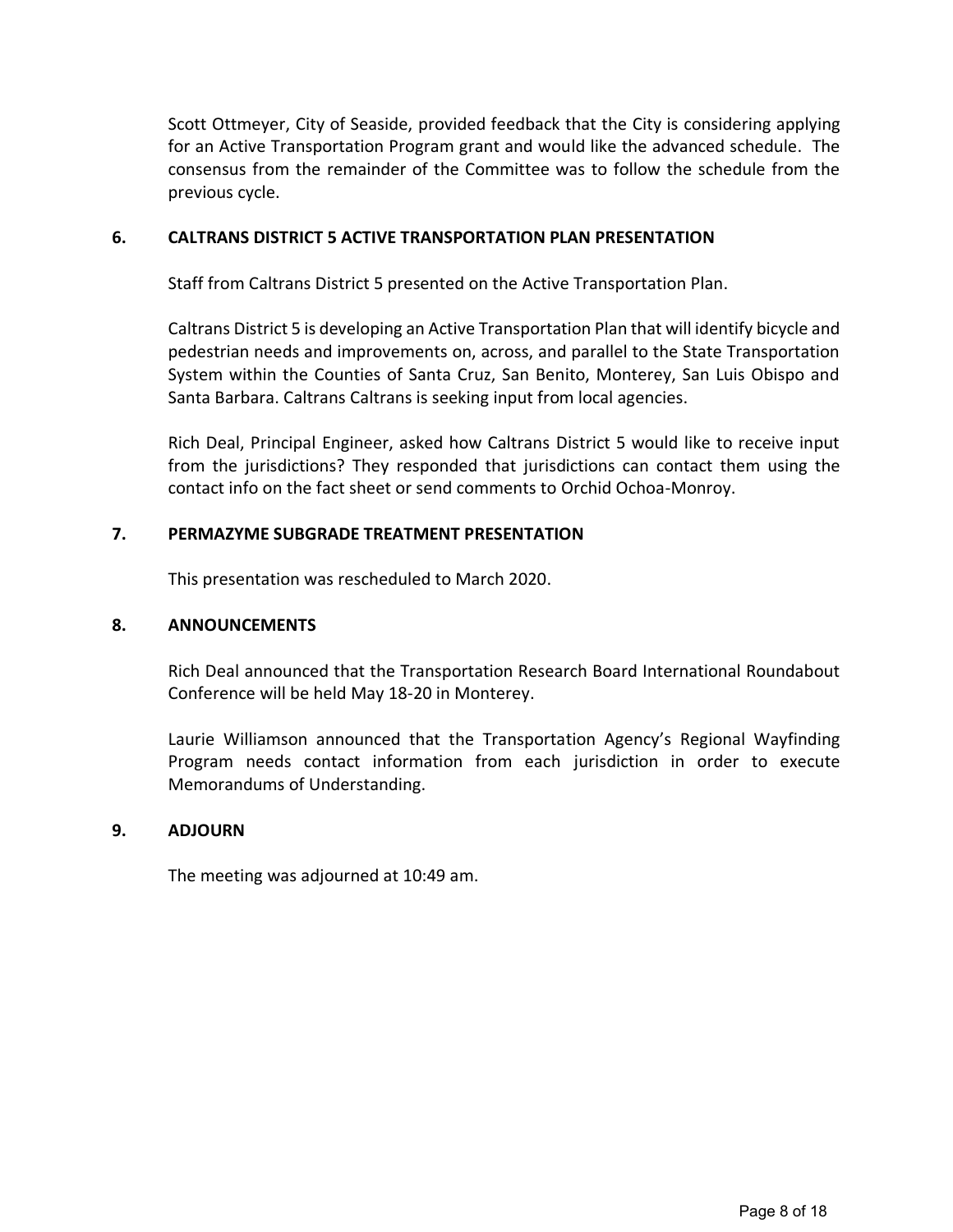

## *Memorandum*

| Subject:             | 2022 Regional Transportation Plan - Project Requests |
|----------------------|------------------------------------------------------|
| <b>Meeting Date:</b> | March 5, 2020                                        |
| From:                | Madilyn Jacobsen, Transportation Planner             |
| To:                  | <b>Technical Advisory Committee</b>                  |

#### **RECOMMENDED ACTION:**

RECEIVE update on 2022 Regional Transportation Plan's development and process for updating jurisdictional project lists.

#### **SUMMARY:**

Agency staff is developing the project lists for the 2022 Regional Transportation Plan. Staff will outline the process for jurisdictions to review their projects from the 2018 Regional Transportation Plan and provide updated information for the 2022 Plan.

#### **FINANCIAL IMPACT:**

The 2022 Regional Transportation Plan is being prepared in-house by staff in coordination with Agency committees and the Board of Directors. The Plan's environmental document is budgeted by the Association of Monterey Bay Area Governments not to exceed \$225,000, of which TAMC will pay \$60,000, and will cover the tri-county Metropolitan Transportation Plan as well as the individual Monterey, Santa Cruz and San Benito County Regional Transportation Plans. The Plan will include cost estimates for transportation projects in Monterey County through the 2045 horizon year of the plan. The 2018 Regional Transportation Plan's financial estimate identified a total of approximately \$4.9 billion in projected funding for transportation projects in Monterey County through the 2040 horizon year of the plan.

#### **DISCUSSION:**

Projects being proposed for state and federal funding must be identified in a Regional Transportation Plan, which the Agency updates on a 4-year cycle.

The Regional Transportation Plan includes a listing of regionally significant projects on the regional road, highway, rail and transit networks planned over the time horizon of the plan, which add capacity and need to be included in the AMBAG Regional Travel Demand Model. The plan must also identify all other planned local street, bike/pedestrian and transit projects that may use state or federal funding.

The list of projects identified in the plan must be consistent with the needs, goals and priorities identified in the policy element and the total cost of those projects must fall within the funding capacity of the long range revenue forecast. The draft list of projects is comprised of the project list from the 2018 Regional Transportation Plan, and will be sent out separately for each jurisdiction to review with instructions on how to submit their edits.

Staff requests that member jurisdictions review the list of their local projects and provide feedback on any cost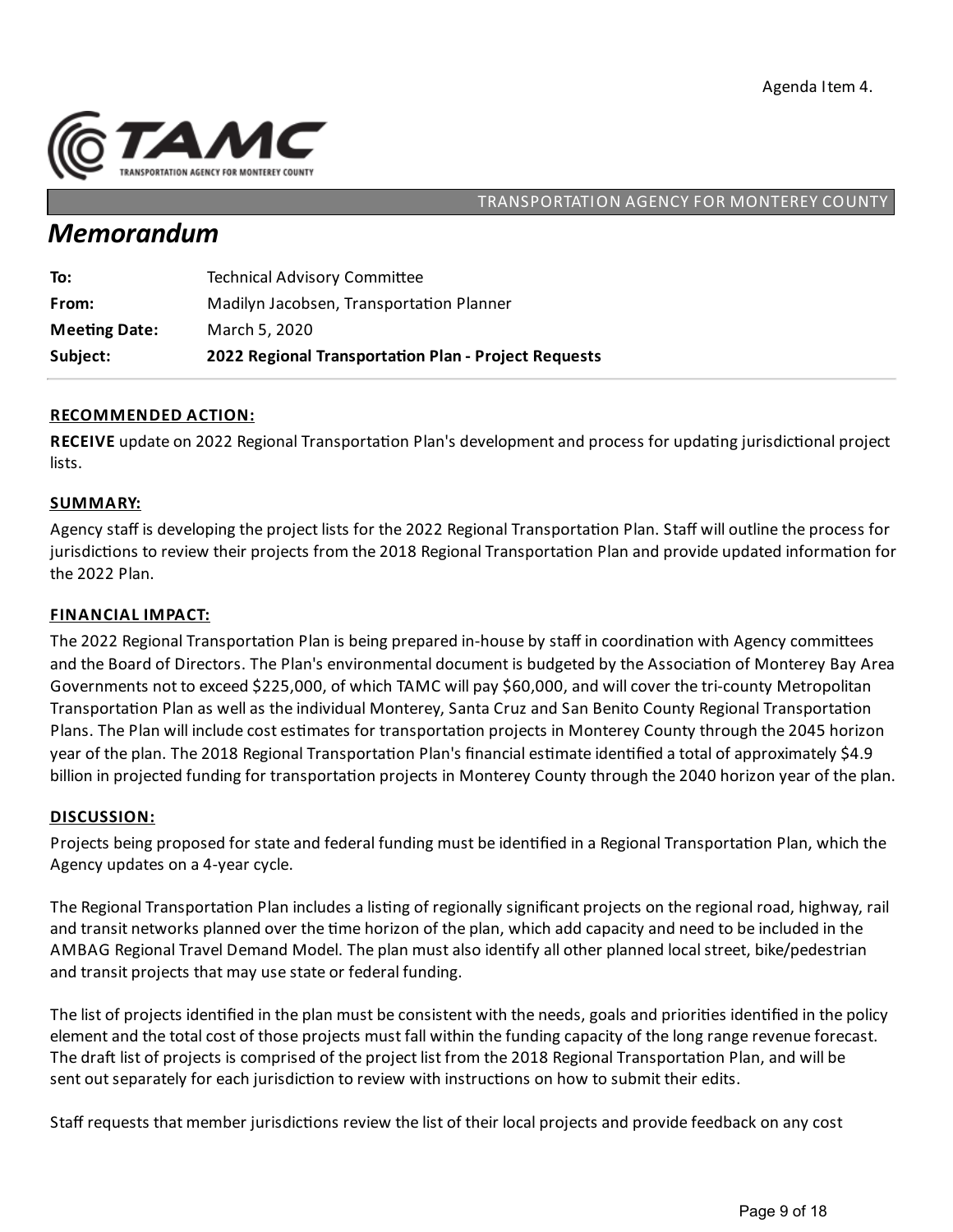or scope changes, or if projects need to be added or deleted by June 30, 2020.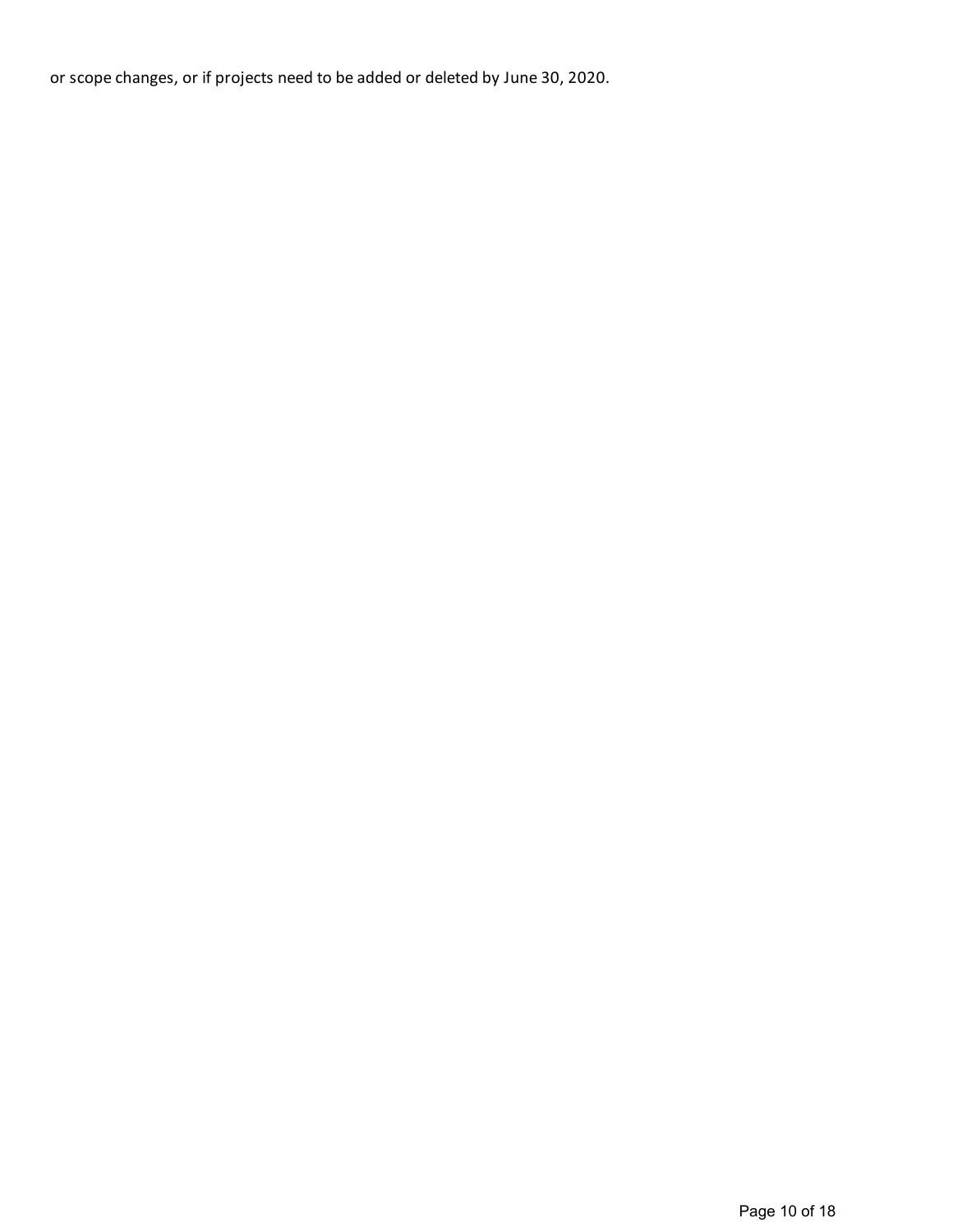

# *Memorandum*

| Subject:             | Zero Fatalities Task Force report   |
|----------------------|-------------------------------------|
| <b>Meeting Date:</b> | March 5, 2020                       |
| From:                | Rich Deal, Principal Engineer       |
| To:                  | <b>Technical Advisory Committee</b> |

#### **RECOMMENDED ACTION:**

**RECEIVE** update on the Zero Fatalities Task Force report published by the California State Transportation Agency.

#### **SUMMARY:**

The Zero Traffic Fatalities Task Force published its report in January 2020. Findings recommend a change in how speed limits are set and regulated. Staff will present the findings of the task force report.

#### **FINANCIAL IMPACT:**

The report has implications for roadway design that could have a financial impact. The investment of road funding in road diets and pedestrian safety initiatives could result in a reduction in injuries and fatalities.

#### **DISCUSSION:**

Assembly Bill 2363 (Friedman) established the Zero Traffic Fatalities Task Force. The statutory goal of the Task Force is to develop a structured, coordinated process for early engagement of all parties to develop policies to reduce traffic fatalities to zero. The Task Force examined alternatives to the 85 percentile as a method for determining speed limits in California.

California's current speed-limit-setting methodology was developed for rural roads and relies on smart choices by 85 percent of drivers. That is, a speed limit is set after studying how fast people drive on a given segment of road and then adjusting it to the speed driven by 85 percent of those drivers. It assumes that "most drivers will drive at a safe and reasonable speed based on the road conditions," says the report. "It is also based on the idea that speed limits are safest when they conform to the natural speed driven by most drivers and that uniform vehicle speeds increase safety and reduce the risks for crashes."

However, there is no strong evidence that traveling at the 85th percentile speed results in safer outcomes. Among the problems that have arisen with this method are "speed creep," in which speed limits go up over time as limits are raised, people drive faster, and then limits are raised again.

The report recommends allowing cities more flexibility in setting speed limits, allowing them to keep current speed limits even if a survey shows that 85 percent of drivers are exceeding the limit, and creating more classes of locations where speed limits can be set at a particular speed without having to do a traffic survey (for example, near schools and in business districts). Italso recommends developinga way to conduct traffic speed surveys that takes into account bike and pedestrian safety.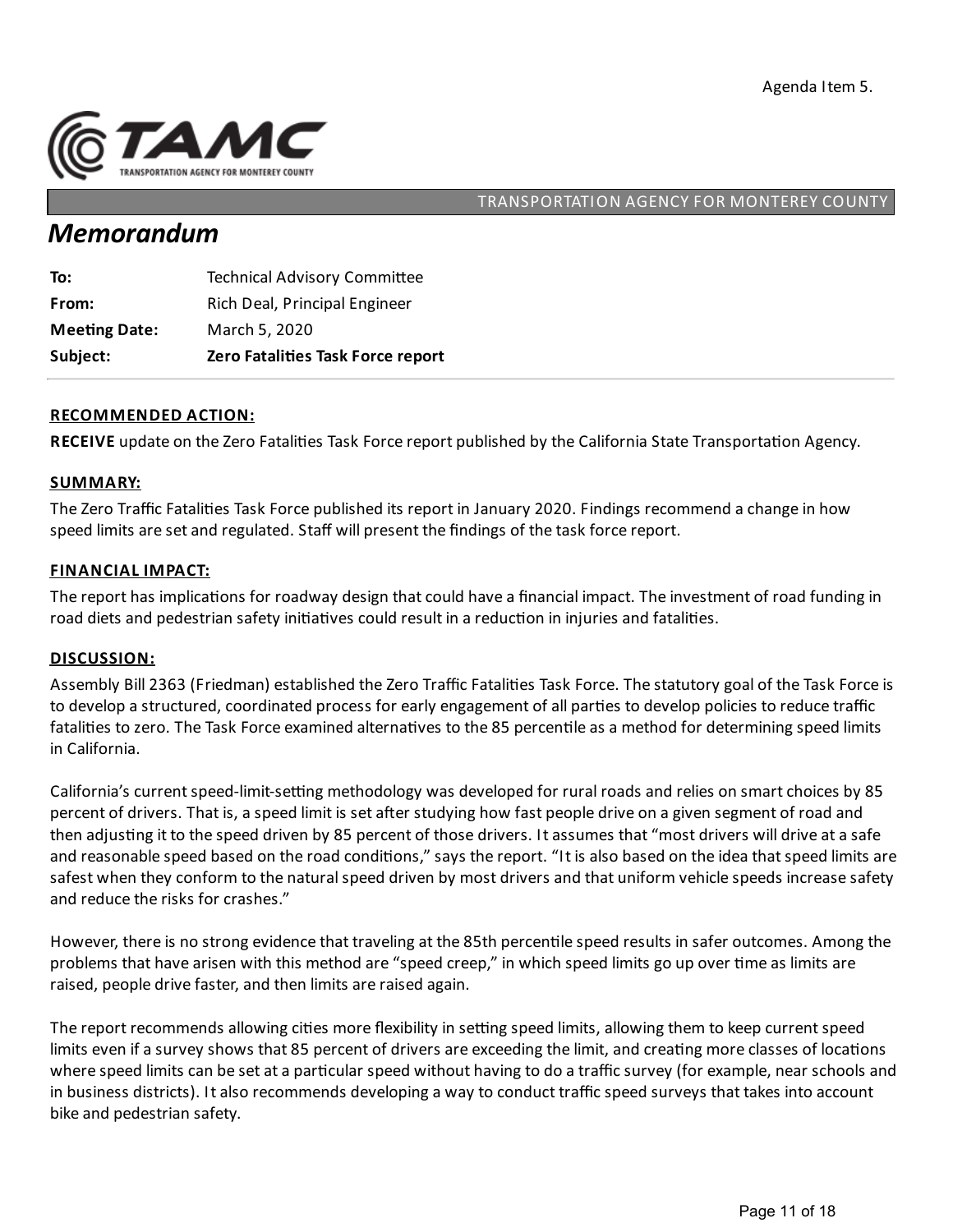Task Force members overwhelmingly agree that changing a road's infrastructure is the most important factor to reduce vehicle operating speeds. When surveyed, 13 of 15 survey respondents said that design elements effectively reduce speeds. One Task Force member noted that a local city had recently reduced the speed limit in school zones. However, the accompanying wide streets encouraged drivers to ignore the signs and continue driving fast; the lowered speed limit was in itself "not enough to make our streets truly safe".

Many of the recommendations for policy considerations carry the messages of Vision Zero. Vision Zero represents a fundamentally different way to approach traffic safety through partnerships with police departments, public health officials, transportation professionals and policy makers. It is a strategy to eliminate all fatalities and severe injuries, while increasing safe, healthy, equitable mobility for all.

One example of a policy consideration that carries the message of Vision Zero is to allow greater reduction in speed limits if a roadway is identified as part of a statewide "High Injury Network." Possible criteria identified for implementing a statewide High Injury Networks include the number of fatal and serious injury collisions and the rate of crashes that occur in disadvantaged communities. A sampling of policy considerations and an excerpt from the report are included as **attachments** and the full report and a blog post summary are online as web attachments.

The California Association of Governments are working with Assembly Members Friedman and Ting on Assembly Bill 2121, introduced February 6, 2020. The draft language and a news release are available as web attachments. TAMC staff will monitor this bill and bring a recommendation to the Executive Committee and full Board.

Committee members Andrew Easterling and Andrea Renny will present on their Cities' Vision Zero programs at the May 2020 Committee meeting.

## ATTACHMENTS:

- $\Box$ Sample of Policy Considerations from Report
- Excerpt from AB 2363 Zero Traffic Fatalities Task Force, CalSTA Report of Findings  $\Box$

### **WEB ATTACHMENTS:**

- California State Transportation Agency (CalSTA) Report of Findings: AB 2363: Zero Traffic Fatalities Task Force
- February 6, 2020 article in [StreetsBlog,](https://cal.streetsblog.org/2020/02/06/zero-fatalities-task-force-report-change-the-way-speed-limits-are-set/) "Zero Fatalities Task Force Report: Change the Way Speed Limits Are Set: The "85th Percentile Rule" relies on outdated assumptions and needs to be fixed"
- AB 2121 (Friedman): Traffic Safety
- [Assembly](https://a43.asmdc.org/press-releases/20200207-friedmans-zero-traffic-fatalities-task-force-report-launches-safe-streets) Member Friedman News Release re: AB 2121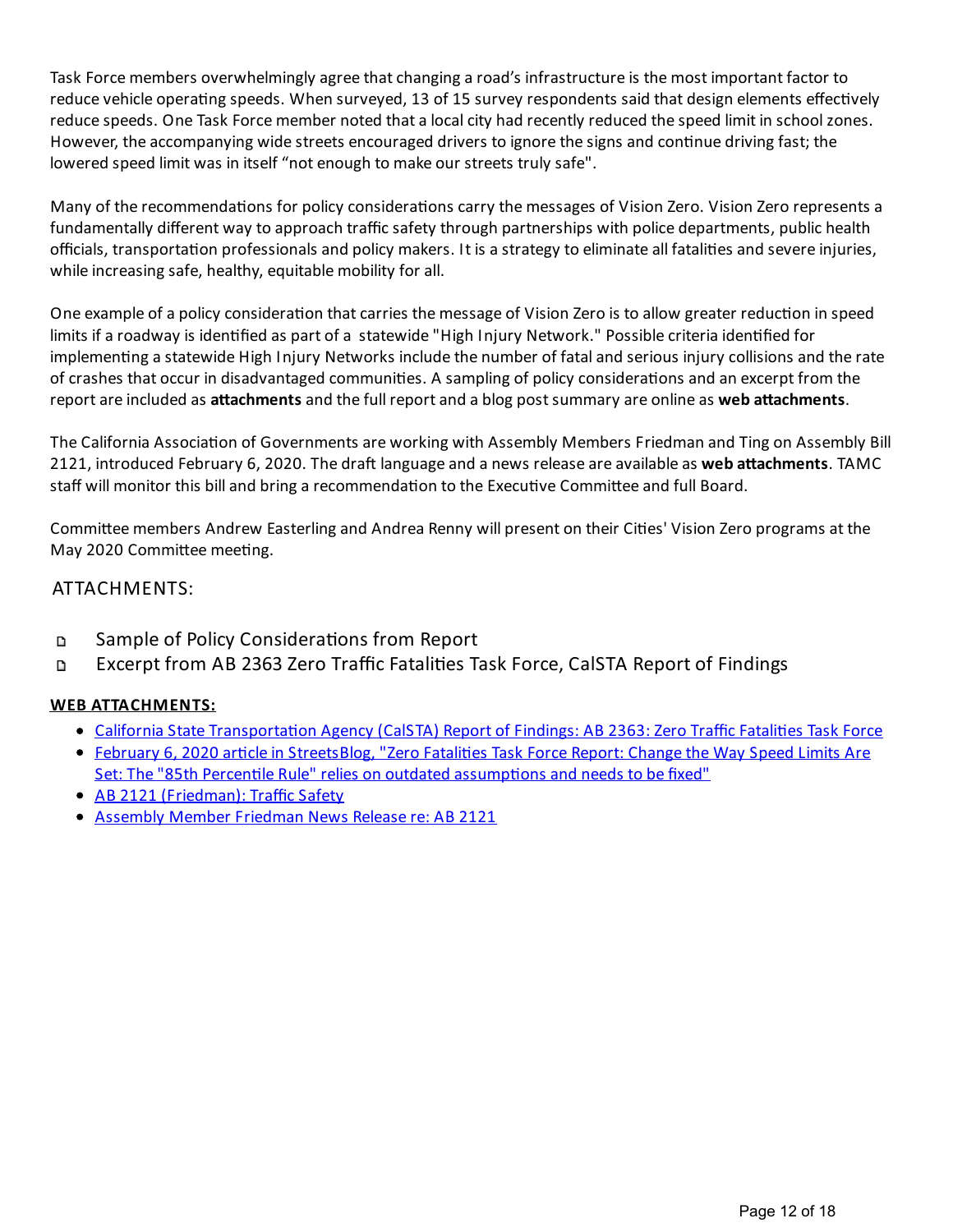## AB 2363 Zero Fatalities Task Force: Sample of Policy Considerations

Key Recommendations for Policy Considerations

#### **Establishing Speed Limits**

#### *Speed Limit Recommendation #3*

Revise traffic survey procedures to specifically require consideration be given to bicyclist and pedestrian safety and develop guidance to describe how to consider bicyclist and pedestrian safety in a traffic survey.

#### *Speed Limit Recommendation #4*

Allow state and local agencies to post speed limits below 25 mph when supported by a traffic survey.

#### *Speed Limit Recommendation #5*

Increase the reduction allowance for posted speed limits to allow greater deviations from the 85th percentile speed. Currently, the posted speed may only be reduced by 5 mph from the nearest 5 mph increment of the 85th percentile speed. Classes of locations where the posted speed may be reduced further should include:

- High Injury Networks (HIN). Steps to implement include developing a statewide definition of a HIN. Possible criteria may include:
	- o A minimum of three years of the most current crash data
	- o Weighting of fatal and serious injury crashes
	- o Weighting of crashes that occurred in disadvantaged communities The resultant HIN should: identify specific locations with high crash concentrations; identify corridor-level segments with a pattern of crash reoccurrence; and be able to be stratified by mode.
- Areas adjacent to land uses and types of roadways that have high concentrations of vulnerable road users. Steps to implement include defining vulnerable populations (e.g., pedestrians, bicyclists, scooter users, transit users, seniors, children) and developing criteria to identify eligible streets (e.g., streets close to transit centers, homeless shelters, urban parks/playgrounds, and healthcare facilities as well as types of streets like bicycle boulevards and neighborhood greenways).

#### *Speed Limit Recommendation #9*

Allow for a traffic survey to retain the existing speed limit (or revert to one determined in a prior traffic survey) unless a registered engineer determines that significant design changes have been made to the roadway since completion of the last traffic survey with the specific intent of increasing the safe operating speed. Currently, if a speed survey shows that vehicle operating speeds have increased, agencies must raise the posted speed limit even if the roadway design has not changed, contributing to speed creep over time.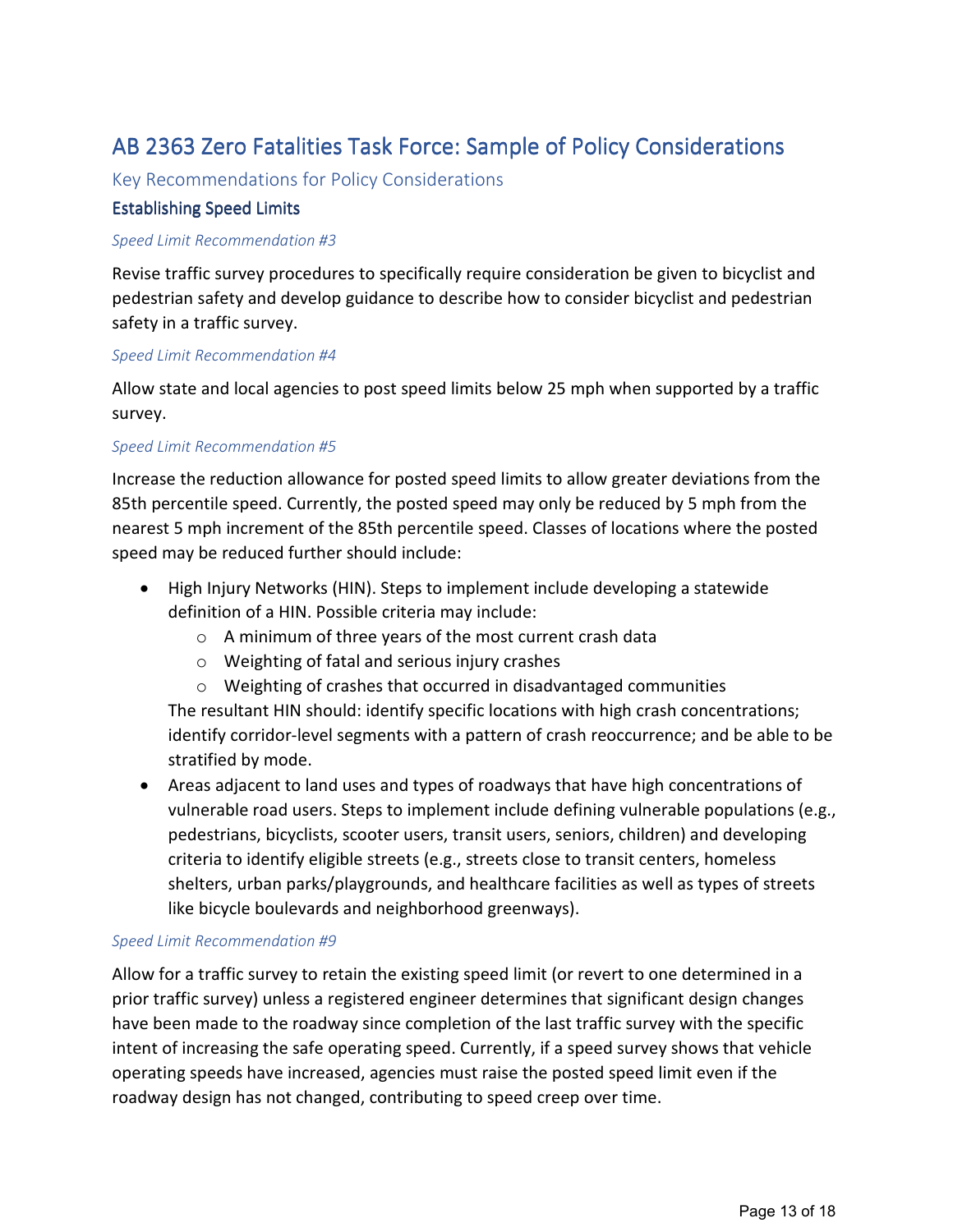### Engineering

#### *Engineering Recommendation #6*

Develop a statewide traffic safety monitoring program that identifies and addresses locations with speeding-related crashes, with the long-term goal of substantially reducing speedingrelated fatalities and serious injuries. Newly developed traffic calming devices (see C-EN3) will be the toolbox for this speeding-related monitoring program. An evaluation of the completed monitoring program investigations will help to inform a possible recommendation on modification to the definition of "speeding-related" in crash reporting.

#### **Enforcement**

#### *Enforcement Recommendation #1*

Use of automated speed enforcement should supplement, not supplant, existing law enforcement personnel.

#### *Enforcement Recommendation #4*

Convene a forum where law enforcement agencies Statewide can discuss issues and barriers to consistent and continual traffic safety enforcement.

- The goal of the forum would be to share best practices and develop recommendations to overcome the lack of prioritization of traffic safety enforcement across the State.
- This event would keep local law enforcement engaged in traffic enforcement operations and reinforce the need for traffic safety enforcement.
- This event should include a focus on data-driven, evidence-based strategies to provide for consistent and continual traffic safety enforcement.

#### Education

#### *Education Recommendation #1*

Develop a statewide coordinated traffic safety campaign to:

- Inform and educate the California population at large on how they can travel safely and abide by the laws of the road.
- Prioritize public awareness, outreach, and education on traffic safety and the dangers of excessive speed.
- Expand the reach of individual campaigns being implemented at regional and local levels, and leverage investment through coordinated messaging, visuals, and branding.

*These recommendations were selected by staff as most relevant to Monterey County. A full discussion of findings and recommendations for policy considerations is available in Chapter 9 (pg. 53) of the CalSTA Report of Findings.*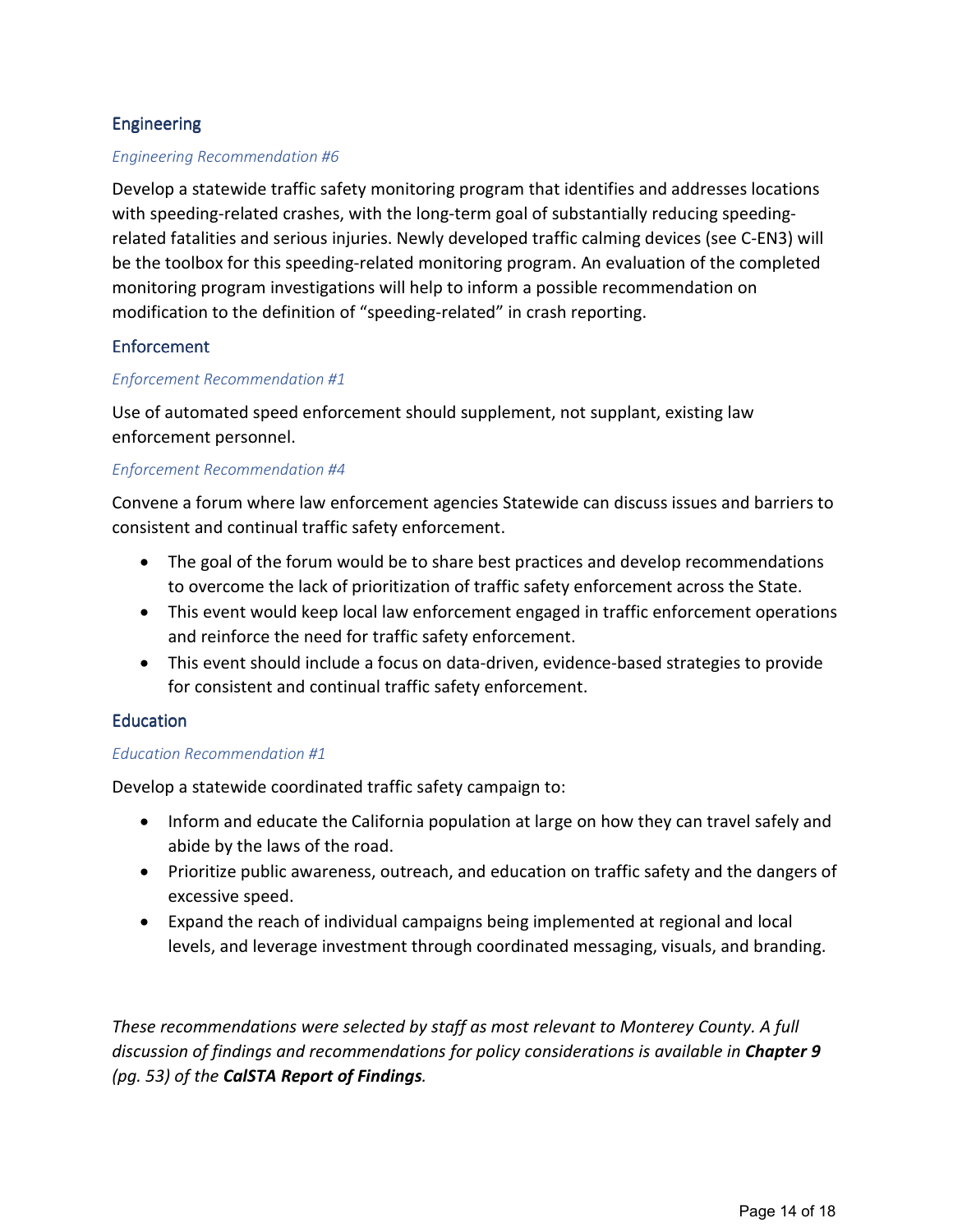# Traffic Fatalities and Injuries, Speed, and Safety

While the overarching objective of the transportation system is to provide mobility, transportation professionals dedicate significant resources to create a system that is safe for all users. Yet transportation professionals and policy makers continue to grapple with increases in road traffic fatalities, injuries, and crashes at the local, state, national, and even global levels.

According to the World Health Organization, deaths from road traffic crashes have continued to climb, reaching 1.35 million in 2016, and representing the eighth leading cause of death globally. Within the U.S. in 2017, there were 37,133 people killed in motor vehicle traffic crashes. Additionally, in the same year, 746,000 people were injured.2 Traffic crashes have economic costs as well, which was estimated at \$242 billion nationally**. In California, nearly 3,600 people die each year in traffic crashes and more than 13,000 people are severely injured.** Collectively, these traffic crashes cost California over \$53.5 billion.

Many factors contribute to traffic fatalities and injuries, including speeding, distracted driving, and impaired driving. However, the relationship between speeding and traffic fatalities and injuries is an increasing subject of attention. Of the 37,133 traffic fatalities in 2017, 9,717 (26%) were involved in crashes where at least one driver was speeding. Nationwide, speeding contributes to approximately onethird of all motor vehicle fatalities. It is important to note that the notation of "speeding" for the purpose of crash reporting includes vehicle speeds that are unsafe for conditions as well as in excess of the speed limit; see Section 8.2 for more information.

Recent important studies have highlighted excessive speed as a key risk factor in road traffic injuries and fatalities. According to a 2017 National Transportation Safety Board (NTSB) report, speed increases crash risk in two ways: it increases the likelihood of being involved in a crash and it increases the severity of injuries sustained by all road users in a crash. While the relationship between speed and crash involvement is complex, the relationship between speed and injury severity is consistent and direct. There is clear and convincing evidence, supported by statistical analyses, that crash severity increases with individual vehicle speed.



Exhibit 2-1 - Relationship between Vehicle Speed, Crashes, and Fatalities<sup>11</sup>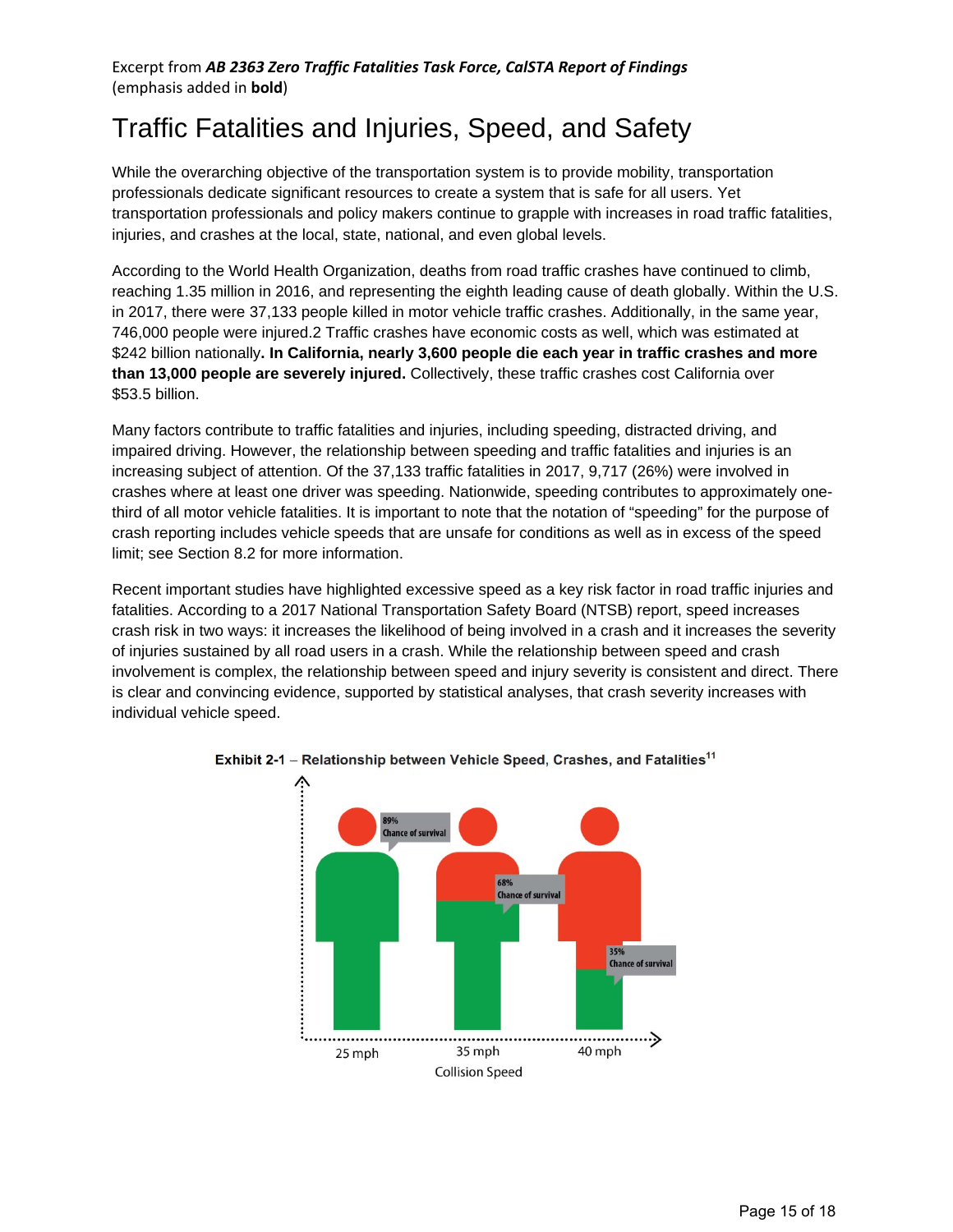#### Excerpt from *AB 2363 Zero Traffic Fatalities Task Force, CalSTA Report of Findings* (emphasis added in **bold**)

The relationship between speed and injury severity is especially critical for vulnerable road users such as bicyclists and pedestrians. In the U.S., on average, a pedestrian is killed in a motor vehicle crash every 88 minutes. **In the event of a crash between a vehicle and a pedestrian or bicyclist, the vehicle's speed will largely determine whether the person hit will survive.** Exhibit 2-1 depicts this relationship, demonstrating that the faster a vehicle is traveling, the less likely it is that the person will survive.

For the purposes of crash reporting, "speeding" is used to identify vehicles that are traveling at speeds which are: 1) unsafe for conditions or 2) exceed the speed limit. Speeds that are unsafe for conditions are based on basic speed law which is defined as driving at a speed greater than is reasonable or prudent considering weather, visibility, traffic, and roadway conditions. Because the definition of speeding includes these two different conditions, it is unknown to what degree exceeding a posted or statutory speed limit contributes to the total number of speeding-related crashes.

In addition to the impact of absolute vehicle speed on both crash severity and crash frequency, speed variance within a traffic flow is often cited as contributing to crash risk. However, the University of California Institute of Transportation Studies (UC ITS) Research Synthesis commissioned specifically for this report found that research on speed variation and safety is limited and generally inconclusive. Furthermore, there is an absence of research related to speed variation impacts on crash frequency or severity of collisions involving pedestrians and bicyclists in urban environments.

Given the rise in traffic fatalities and injuries, the contributing role of excessive speed to those crashes, and the particular vulnerability of pedestrians, bicyclists, and scooter users, transportation professionals and policymakers in the U.S. are struggling to find solutions to make roadways safer. The issue of speed limits and speed management is an increasingly important topic among stakeholders as speeding has been repeatedly demonstrated to be a main factor in crash injury and severity.

Speeding, however, is a multi-faceted problem. There are many factors that can influence how fast drivers choose to operate their vehicles. These include the design of the roadway, the road's posted speed limit, the enforcement of speed limits, and the driver's behavior. In their efforts to get drivers to slow down, practitioners use multiple tools, including lowering speed limits, increasing enforcement, and changing the roadway infrastructure. Ultimately "any measures that can achieve reductions in average operating speeds, including lower speed limits, enhanced enforcement, and communications campaigns, as well as engineering measures, are expected to reduce fatal and injury crashes."

While many consider road design and engineering the effective countermeasure to reduce operating speed, many cities, including Portland, Seattle, and New York City, have also lowered the posted speed limits on their roadways. Although some subject matter experts maintain that lowering posted speed limits does not cause drivers to slow down, recent research has indicated that this approach is effective. The UC ITS research synthesis found that research studies clearly indicate speed limit changes cause changes in drivers' speed. Moreover, "reducing vehicle speed limits will likely reduce vehicle speeds and improve safety across most road environments."

UC ITS concluded that "even though reducing speed limits may only have a small effect on vehicle speeds, those changes in speed result in meaningful safety improvements" especially for vulnerable road users such as bicyclist and pedestrians." Other studies support the finding that even a small change in vehicle operating speed can have large safety impacts. According to one, **"a reduction of 3 mph in average operating speed on a road with a baseline average operating speed of 30 mph is expected to produce a reduction of 27% in injury crashes and 49% in fatal crashes."**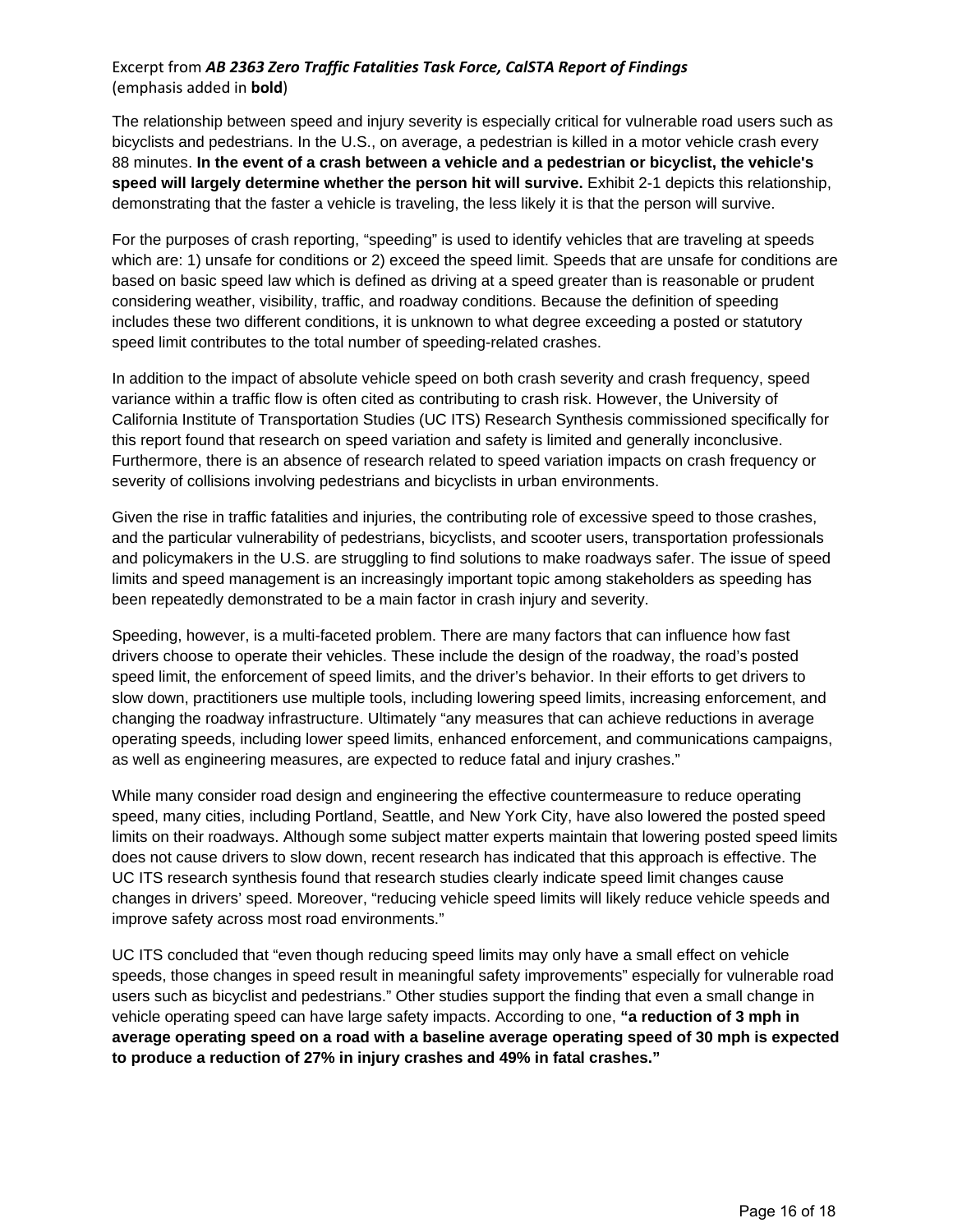#### Excerpt from *AB 2363 Zero Traffic Fatalities Task Force, CalSTA Report of Findings* (emphasis added in **bold**)

Furthermore, since pedestrians and bicyclists are particularly vulnerable to severe injury and death when struck by higher-speed vehicles, **"countermeasures aimed at reducing vehicle speeds have the potential to save lives."**

National research results, as well as the results of the UC ITS research synthesis, support the notion, which is advocated by many California cities and local governments, that **lowering speed limits will make streets safer.** In California and the rest of the U.S., establishing the speed limit is based on a longstanding methodology known as the 85th percentile speed. This methodology is discussed in Section 3.0 of this report. However, it is important to note that studies have shown that using the 85th percentile speed to establish speed limits has actually increased drivers' operating speeds as an "unintended consequence." This approach creates a phenomenon known as "speed creep," in which higher speed limits prompt motorists to drive faster, which in turn prompt higher speed limits.

While recent research has shown that changing speed limits is an effective method for reducing vehicle operating speeds and increasing road safety, the absolute magnitude of operating speed changes from speed limit changes alone are small but meaningful. Further, there are many broader trends and contexts to consider, including the inherent trade-off between speed and safety, the safety advances presented by emerging vehicle technologies, and recent statewide developments related to safety and transportation. These trends and contexts are discussed in the next section.